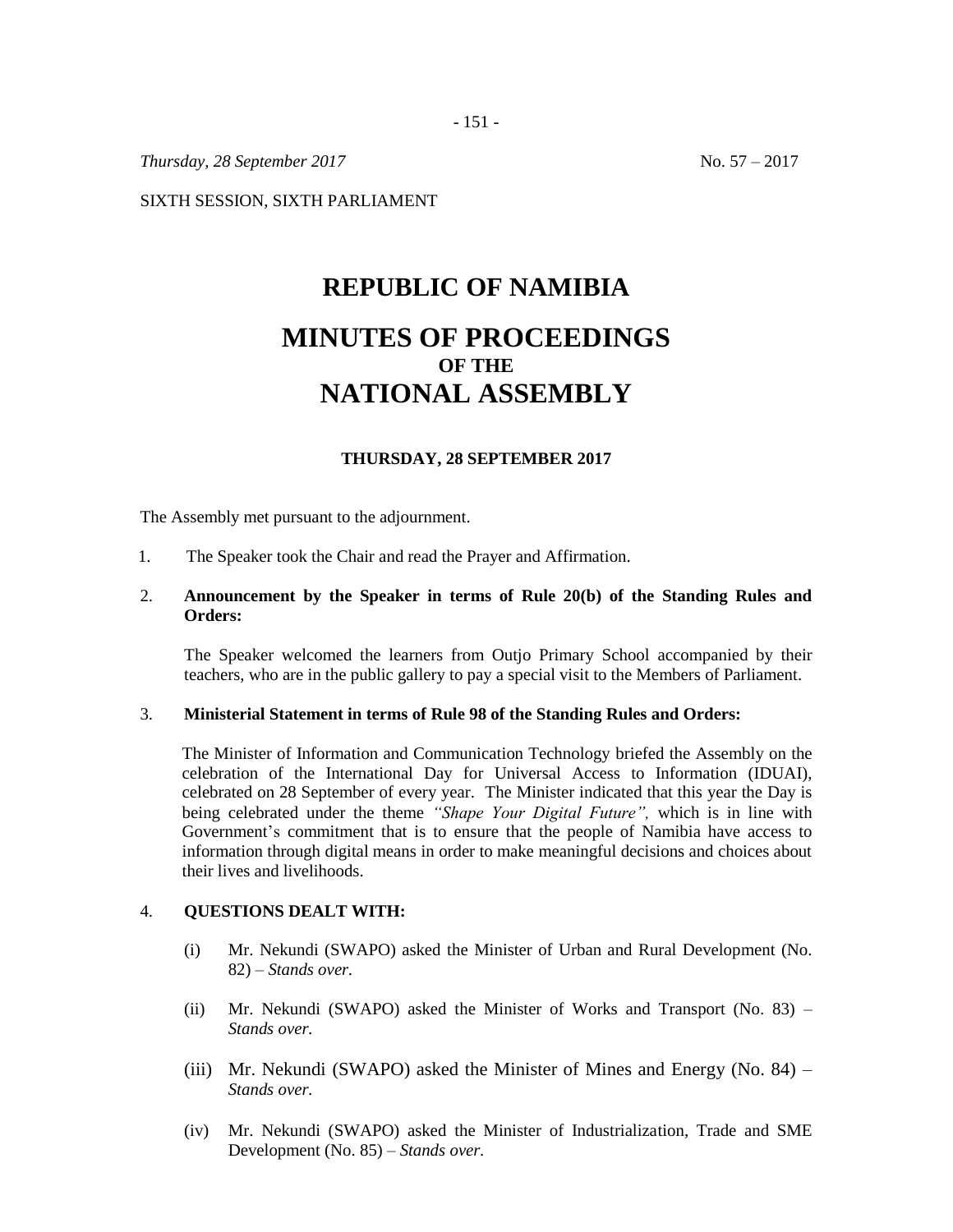- (v) Mr. Maamberua (SWANU) asked the Attorney-General (No. 86) *Replied to.*
- (vi) Ms. Dienda (DTA) asked the Attorney-General (No. 92) *Replied to.*
- (vii) Mr. Smit (DTA) asked the Minister of Higher Education, Training and Innovation (No. 95) – *Replied to.*
- (viii) Mr. Auchab (UDF) asked the Minister of Environment and Tourism (No. 98) *Stands over.*
- (ix) Mr. Auchab (UDF) asked the Deputy Prime Minister and Minister of International Relations and Cooperation (No. 99) – *Stands over.*
- $(x)$  Mr. Auchab (UDF) asked the Minister of Urban and Rural Development (No. 100) *Stands over.*
- (xi) Ms. Van den Heever (DTA) asked the Minister of Finance (No. 101) *Replied to.*
- (xii) Ms. Van den Heever (DTA) asked the Minister of Urban and Rural Development (No. 102) – *Replied to.*
- (xiii) Mr. Kavekotora (RDP) asked the Minister of Public Enterprises (No.  $103$ ) *Misdirected.*
- (xiv) Mr. Kavekotora (RDP) asked the Minister of Works and Transport (No. 104) *Replied to.*
- (xv) Mr. Kavekotora (RDP) asked the Minister of Works and Transport (No. 105) *Replied to.*
- (xvi) Mr. Kavekotora (RDP) asked the Prime Minister (No. 106) *Replied to.*
- (xvii) Mr. Kavekotora (RDP) asked the Minister of Information and Communication Technology (No. 107) – *Replied to.*
- (xviii)Mr. Smit (DTA) asked the Minister of Finance (No. 108) *Replied to.*
- (xix) Mr. Smit (DTA) asked the Attorney-General (No. 109) *Replied to.*
- $(xx)$  Mr. Smit (DTA) asked the Minister of Agriculture, Water and Forestry (No. 110) *Stands over.*
- (xxi) Mr. Smit (DTA) asked the Minister of Environment and Tourism (No. 111) *Stands over.*

(xxii) Ms. Van den Heever (DTA) asked the Prime Minister (No. 112) – *Replied to.*

#### 5. **NOTICE OF A MOTION:**

Mr. Murorua moved, seconded by Ms. Gowases:

That this Assembly –